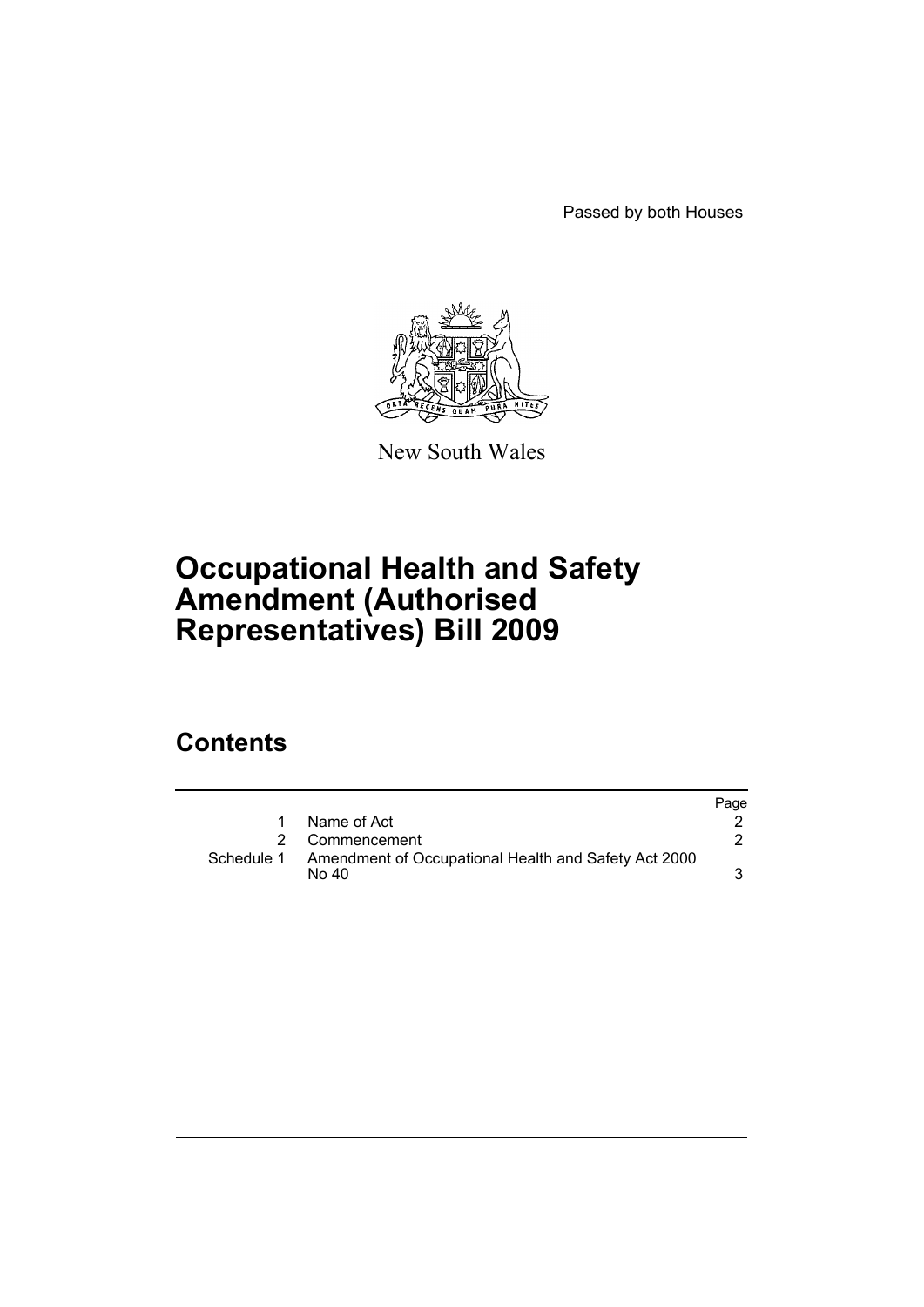*I certify that this public bill, which originated in the Legislative Assembly, has finally passed the Legislative Council and the Legislative Assembly of New South Wales.*

> *Clerk of the Legislative Assembly. Legislative Assembly, Sydney, , 2009*



New South Wales

## **Occupational Health and Safety Amendment (Authorised Representatives) Bill 2009**

Act No , 2009

An Act to amend the *Occupational Health and Safety Act 2000* in relation to authorised representatives of industrial organisations who may exercise investigation powers under that Act.

*I have examined this bill and find it to correspond in all respects with the bill as finally passed by both Houses.*

*Assistant Speaker of the Legislative Assembly.*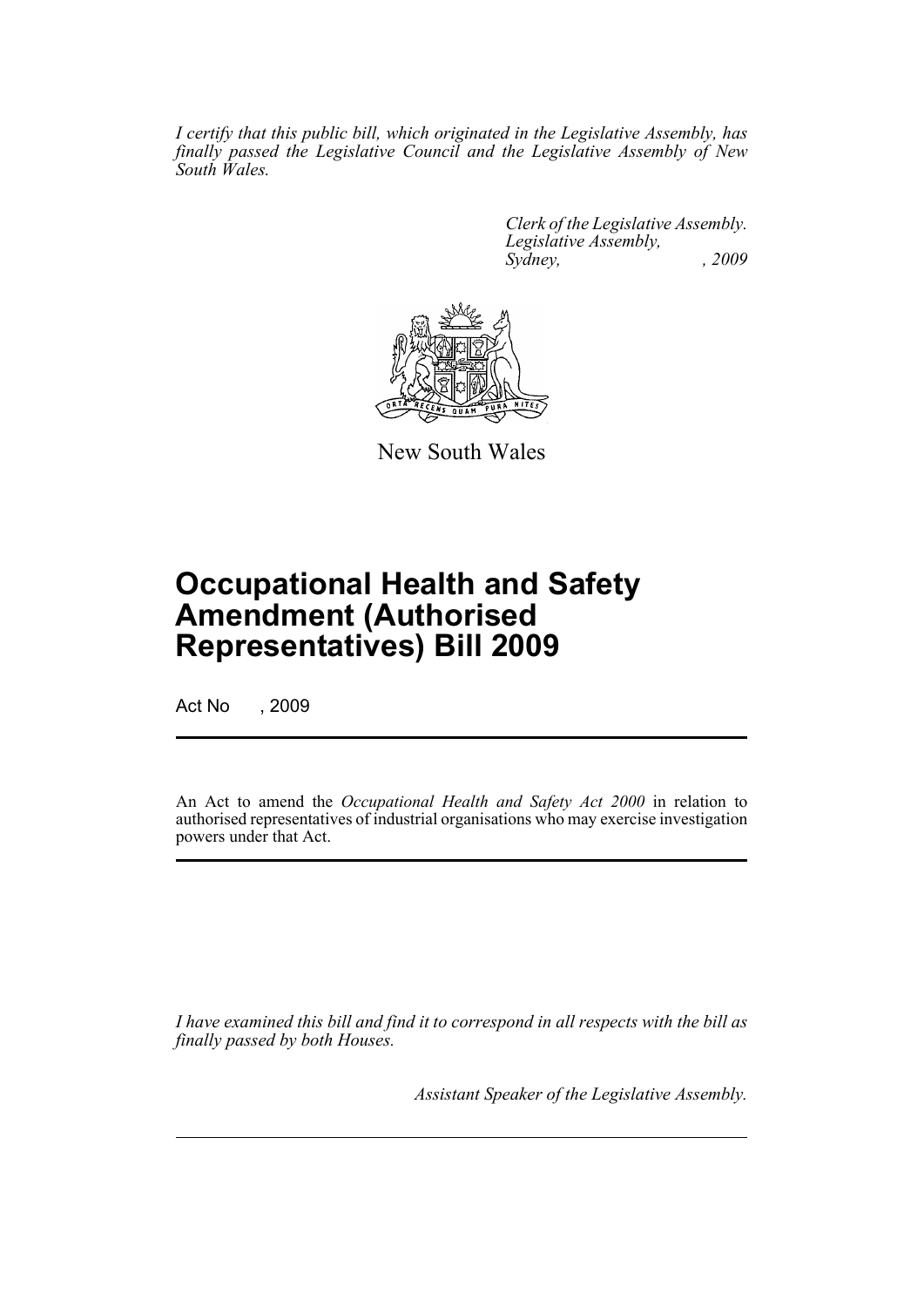Occupational Health and Safety Amendment (Authorised Representatives) Clause 1 Bill 2009

### <span id="page-2-0"></span>**The Legislature of New South Wales enacts:**

### **1 Name of Act**

This Act is the *Occupational Health and Safety Amendment (Authorised Representatives) Act 2009*.

## <span id="page-2-1"></span>**2 Commencement**

This Act commences on the date of assent to this Act.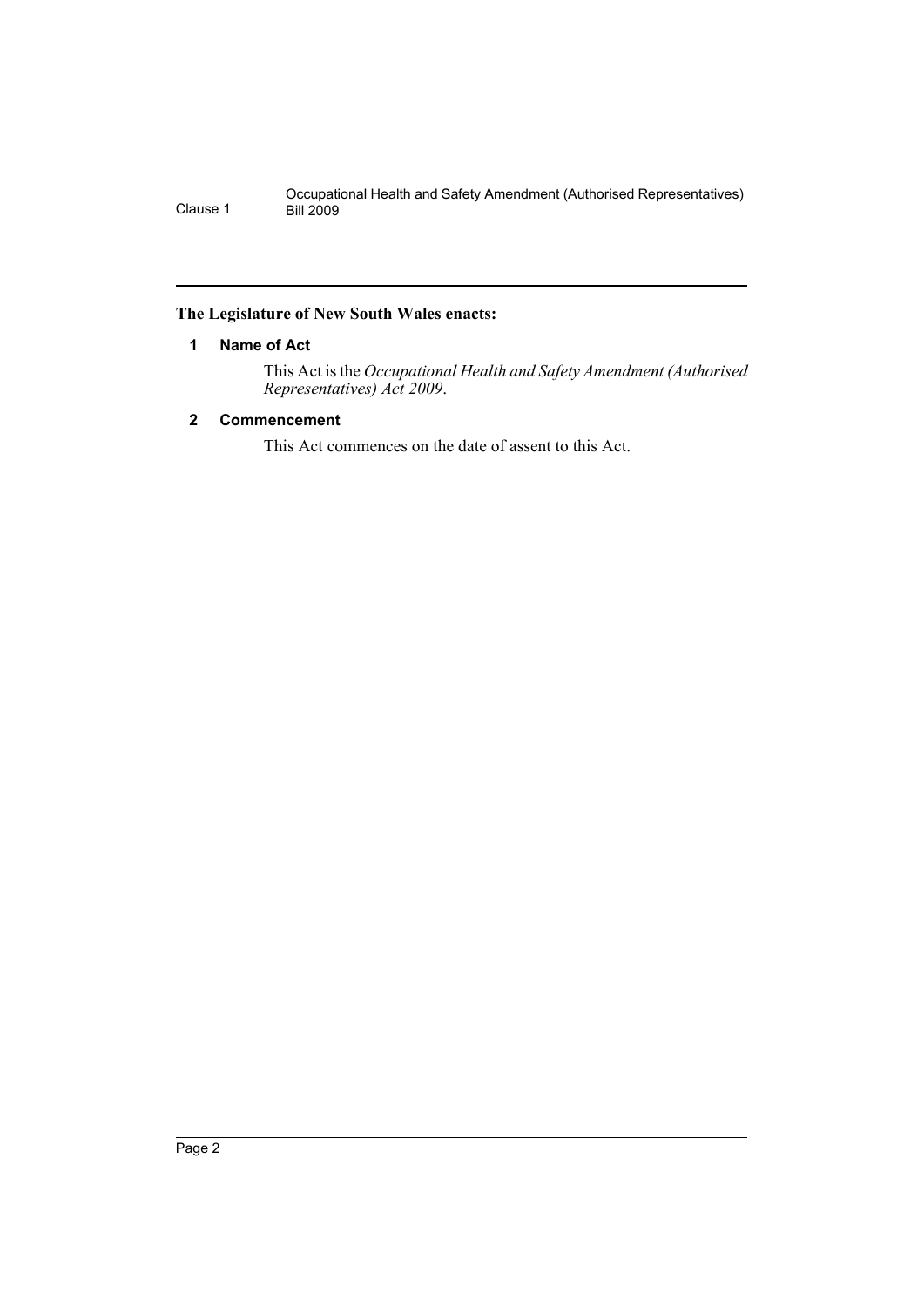Occupational Health and Safety Amendment (Authorised Representatives) Bill 2009

Amendment of Occupational Health and Safety Act 2000 No 40 Schedule 1

## <span id="page-3-0"></span>**Schedule 1 Amendment of Occupational Health and Safety Act 2000 No 40**

#### **[1] Section 76 Definition**

Omit the definition of *authorised representative*. Insert instead:

*authorised representative* of an industrial organisation of employees, means a person who is an authorised industrial officer within the meaning of Part 7 of Chapter 5 of the *Industrial Relations Act 1996* in respect of that industrial organisation of employees.

**[2] Schedule 3 Savings, transitional and other provisions**

Insert at the end of clause 1 (1):

*Occupational Health and Safety Amendment (Authorised Representatives) Act 2009*

## **[3] Schedule 3, Part 6**

Insert after Part 5:

## **Part 6 Provision relating to Occupational Health and Safety Amendment (Authorised Representatives) Act 2009**

## **23 Authorised representatives**

(1) In this clause:

*amending Act* means the *Occupational Health and Safety Amendment (Authorised Representatives) Act 2009*.

*authorised representative* has the same meaning as in Division 3 of Part 5 of this Act.

(2) Before the commencement of Schedule 1 [1] to the amending Act, a person who for any period was an authorised industrial officer within the meaning of Part 7 of Chapter 5 of the *Industrial Relations Act 1996* is taken, for the purposes of this or any other Act or law, to have been an authorised representative during that same period.